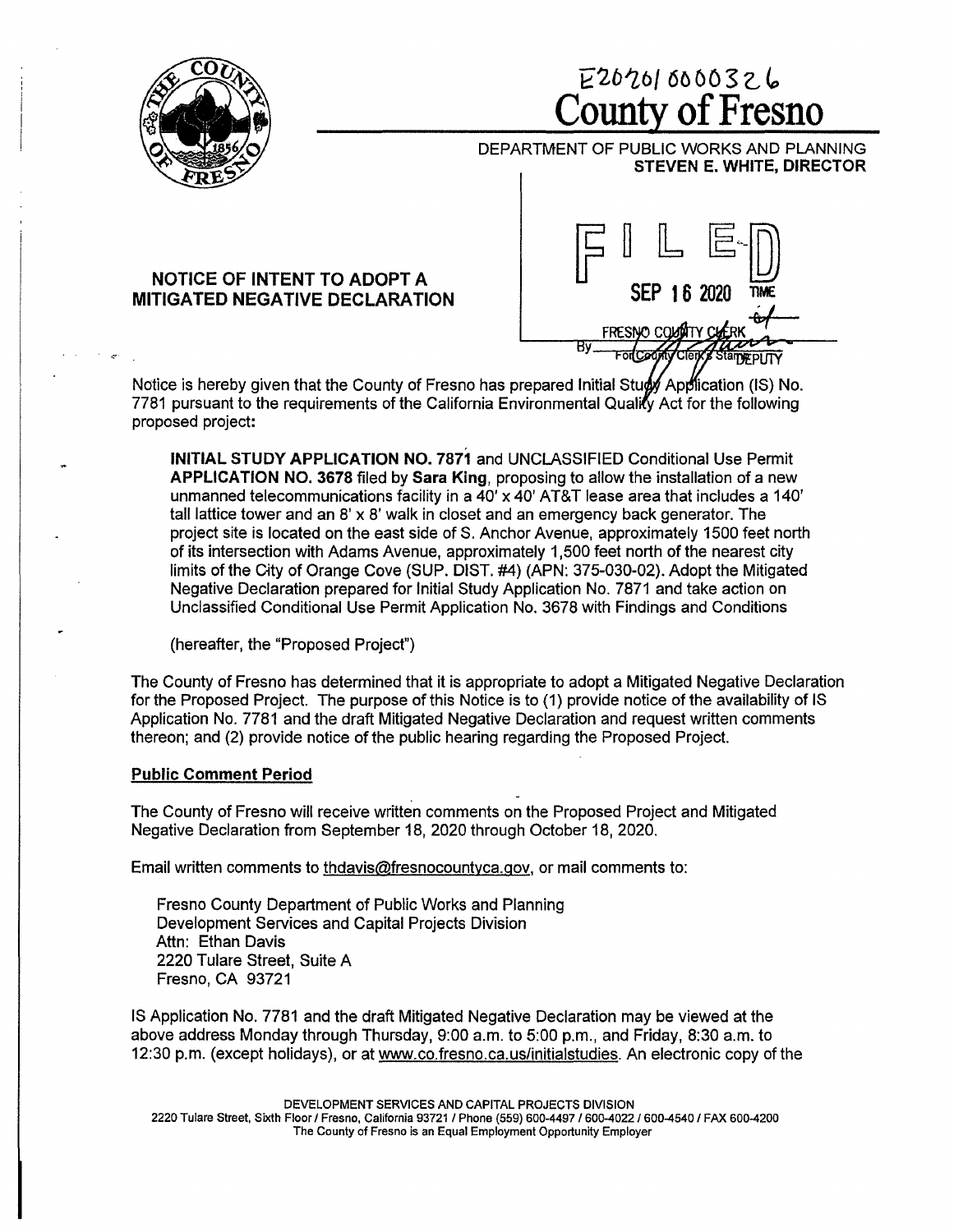# $E202010000326$

draft Mitigated Negative Declaration for the Proposed Project may be obtained from Ethan Davis, Planner at the addresses above.

# \* **SPECIAL NOTICE REGARDING PUBLIC PARTICIPATION DUE TO COVID-19** \*

Due to the current Shelter-in-Place Order covering the State of California and Social Distance Guidelines issued by Federal, State, and Local Authorities, the County is.\_ implementing the following changes for attendance and public comment at all Planning Commission meetings until notified otherwise. The Board chambers will be open to the public. Any member of the Planning Commission may participate from a remote location by teleconference pursuant to Governor Gavin Newsom's executive Order N-25-20. Instructions about how to participate in the meeting will be posted to: https://www.co.fresno.ca.us/planningcommission 72 hours prior to the meeting date.

- The meeting will be broadcast. You are strongly encouraged to listen to the Planning Commission meeting at: http://www. co.fresno. ca. us/PlanninqCommission.
- If you attend the Planning Commission meeting in person, you will be required to maintain appropriate social distancing, i.e., maintain a 6-foot distance between yourself and other individuals. Due to Shelter-in-Place requirements, the number of people in the Board chambers will be limited. Members of the public who wish to make public comments will be allowed in on a rotating basis.
- If you choose not to attend the Planning Commission meeting but desire to make general public comment on a specific item on the agenda, you may do so as follows:

### **Written Comments**

- Members of the public are encouraged to submit written comments to: Planninqcommissioncomments@fresnocountyca.gov. Comments should be submitted as soon as possible, but not later than 8:30am (15 minutes before the start of the meeting). You will need to provide the following information:
	- Planning Commission Date
	- Item Number
	- **Comments**
- Please submit a separate email for each item you are commenting on.
- Please be aware that public comments received that do not specify a particular agenda item will be made part of the record of proceedings as a general public comment.
- If a written comment is received after the start of the meeting, it will be made part of the record of proceedings, provided that such comments are received prior to the end of the Planning Commission meeting.
- Written comments will be provided *to* the Planning Commission. Comments received during the meeting may not be distributed *to* the Planning Commission until after the meeting has concluded.
	- *If* the agenda item involves a quasi-judicial matter or other matter that includes